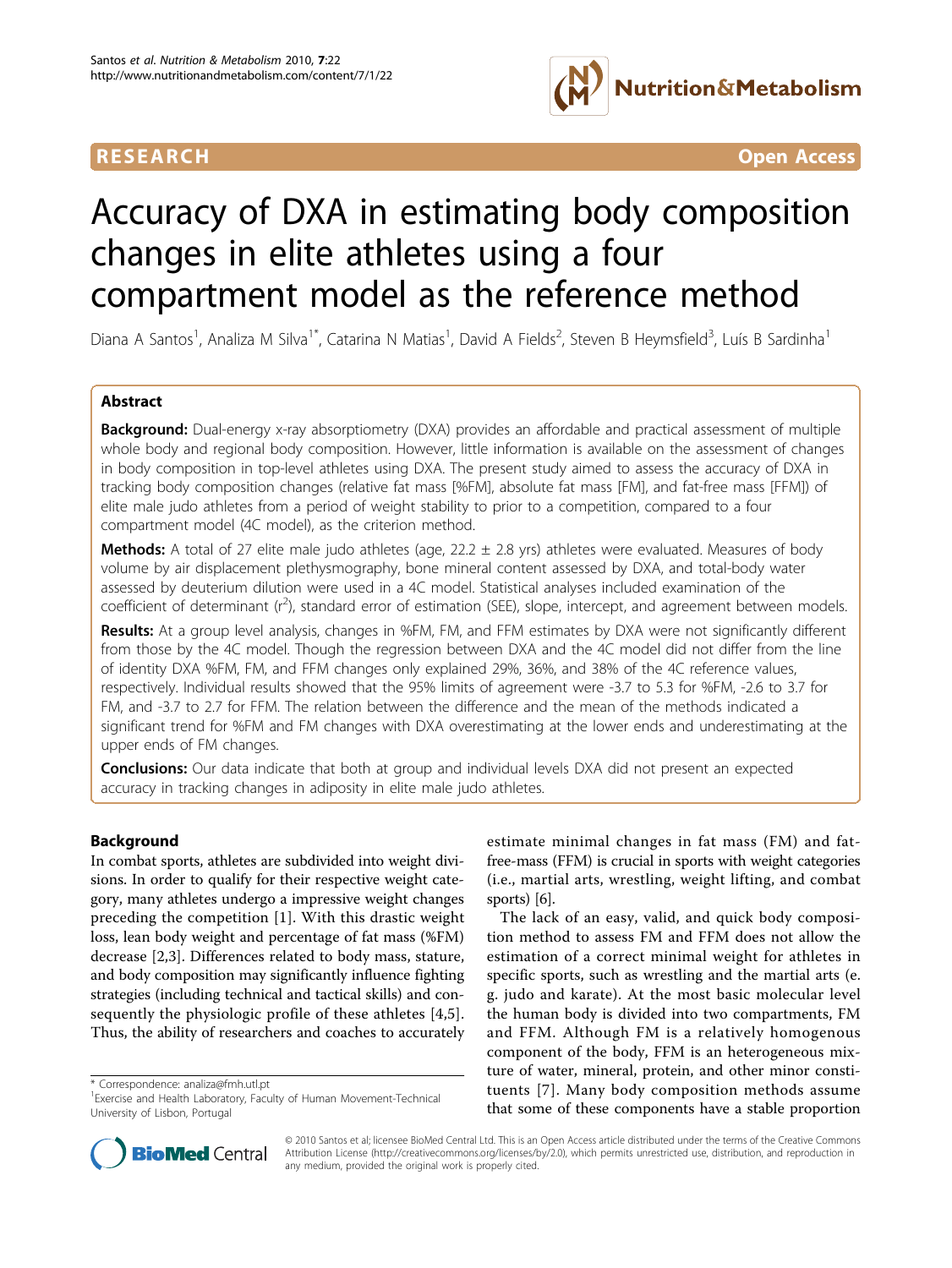within the FFM, and therefore a constant value of 1.1 g/cc is used for the fat-free mass density ( $FFM_D$ ) [\[7](#page-8-0),[8\]](#page-8-0). However, assuming that  $FFM<sub>D</sub>$  is stable increases the error in fat mass estimation as interindividual differences might not be considered, particularly in specific groups such as athletes [[9-11\]](#page-8-0). This means the accuracy in the estimation of body composition increases when methods rely on fewer assumptions of the components of the FFM [[12\]](#page-8-0).

A four-compartment (4C) model using the updated predicted model for soft-tissue minerals developed by Wang and colleagues [[13\]](#page-8-0), is an example of a criterion method for assessing FM, as the major FFM molecular components are estimated [total body water (TBW), mineral and protein] and less assumptions are made for determining FM [[14\]](#page-8-0). Despite their advantages, few studies have used 4C models to evaluate changes in body composition in athletes [[15\]](#page-8-0). The elevated costs implicated in assessing all the body components required for the use of this criterion model, and the lack of accessibility may justify the limited number of follow-up body composition studies in the literature, especially in athletes. Thus, other less expensive alternative methods need to be validated for tracking body composition in athletes. Dual-energy X-ray absorptiometry (DXA) seems to present an excellent alternative to 4C models as the systems are affordable, practical, require no subject involvement, and impose minimal risk [[16\]](#page-8-0). DXA permits quantification of multiple whole body and regional components, including bone mineral (Mo), fat, and lean soft tissue (LST) [\[17,18\]](#page-8-0). Although DXA has been validated in cross-sectional analysis in athletes [[12](#page-8-0)], it has not been validated for estimating changes in %FM, FM and FFM in combat sports in general and Judo athletes in particular. Thus, the purpose of the present study was to examine the accuracy of DXA in tracking body composition of elite male Portuguese judo athletes from a period of stability to prior to a competition, comparing with a 4C criterion.

# Methods

# Subjects

Twenty-seven male judo athletes were eligible to participate in the study. The subject inclusion criteria were: 1) age  $\geq$  18 years, 2) practiced rapid volitional weight reduction greater than three times in the past year, 3)  $\ge$ of 5 years of experience,  $4$ )  $\geq$  15 hours training per week; 5) minimum technical level of  $1<sup>st</sup>$  degree black belt, 6) negative test outcomes for performance enhancing drugs; and 7) not taking any medications or dietary supplements. Medical screening indicated that all subjects were in good health, without endocrine abnormalities that would limit their participation in the study. All subjects were informed about the possible risks of the investigation before giving their written informed consent to participate; all procedures were approved by the Institutional Review Board of the Faculty of Human Movement, Technical University of Lisbon.

# Experimental Design

A convenience sample of national top-level Judo athletes, engaged on this sport for more than 7 years, was used. Data collection was performed between September (1 month after the beginning of the in-season) to December.

Body composition assessment was made during a period of weight stability and again prior to competition. A period of about one month was used between the period of stability and prior to competition. The period of weight stability is considered the baseline phase with judo athletes performing their regular regimens of judo training which typically last  $\sim$ 2 h in the morning and  $\sim$ 2 h in the evening. Two of the morning sessions were used for improving cardiorespiratory fitness and strength while the other sessions consisted of judo specific skills and drills and randori (fighting practice) with varying intensity above and up to 90-95% of maximal oxygen consumption (VO<sub>2</sub>max). Prior to competition some of these athletes lost weight through energy and/ or fluid restriction while others remained or increased their body weight.

# Body Composition Measurements

Subjects came to the laboratory at the period of stability and prior to competition, after a 12-hour fast, and refrained from exercise for at least 15-hours, alcohol or stimulant beverages.

All subjects were informed about the research design and signed a consent form according to the regulations of the Ethical Committee of the Faculty of Human Movement, Technical University of Lisbon.

All measurements were carried out in the same morning. In brief, the procedures are described as follows: Anthropometry

Subjects were weighed to the nearest 0.01 kg wearing a bathing suit without shoes on an electronic scale connected to the plethysmograph computer (BOD POD<sup>®</sup>, Life Measurement, Inc., Concord, CA, USA). Height was measured to the nearest 0.1 cm with a stadiometer (Seca, Hamburg, Germany), according to the standardized procedures described elsewhere [[19](#page-8-0)].

# Hydration Status

To assure all athletes were in a neutral hydration state at the period of stability, we observed if voided urine was pale yellow (i.e., dilute) and we confirmed with the athlete that post-voiding first-morning body weights for the 3 days prior the first visit did not change by over 1% [[20\]](#page-8-0).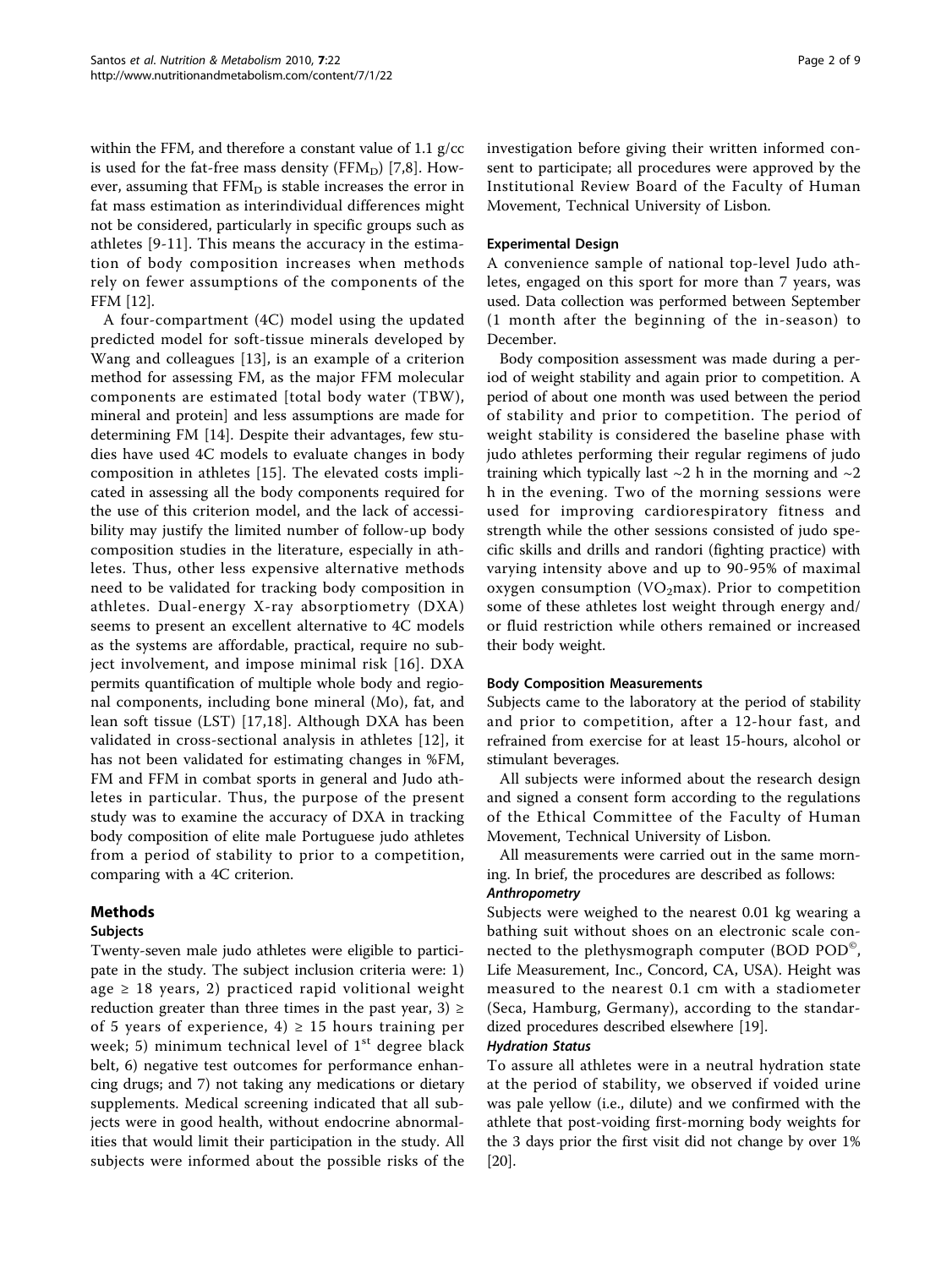## Dual-Energy X-ray Absorptiometry

To estimate FM and FFM, DXA measurements were made with a total body scan (QDR 4500A, fan-beam densitometer, software version 8.21; Hologic, Waltham, USA) that measured the attenuation of X-rays pulsed between 70 and 140 kV synchronously with the line frequency for each pixel of the scanned image. Following the protocol for DXA described by the manufacturer, a step phantom with six fields of acrylic and aluminum of varying thickness and known absorptive properties was scanned alongside each subject to serve as an external standard for the analysis of different tissue components. The same laboratory technician positioned the subjects, performed the scans and executed the analysis according to the operator's manual using the standard analysis protocol. Based on ten subjects, the coefficient of variation (CV) in our laboratory for FM and FFM were 2.9 and 1.7%, respectively.

### Four-Compartment Model

A four-compartment model was used as the reference method, calculated after using the total-body soft tissue mineral (Ms) component obtained as  $Ms = 0.0129 \times$ TBW [\[13](#page-8-0)]. The model is described as follow:

$$
FM(kg) = 2.748 \times BV - 0.715 \times TBW + 1.129 \times Mo + 1.222 \times Ms - 2.051 \times BW \quad (1)
$$

Where BV is body volume (L), TBW is total body water (kg), Mo is bone mineral (kg), Ms is total-body soft tissue mineral (kg) and BW is body weight (kg).

Accordingly, equation 1 was then recalculated as:

$$
FM(kg) = 2.748 \times BV - 0.699 \times TBW + 1.129 \times Mo + 2.051 \times BW \quad (2)
$$

Where BV is body volume (L), TBW is total body water (kg), Mo is bone mineral (kg), and BW is body weight (kg).

Total body mineral (M) was calculated as

$$
M = Mo + Ms
$$
 (3)

Where Mo is bone mineral (kg), and Ms is total-body soft tissue mineral (kg)

#### Calculation of Density of Fat-free Mass

The  $FFM<sub>D</sub>$  was estimated from TBW, Mo, Ms and protein (protein is equal to BW minus FM from the 4C model, TBW, Mo and Ms) contents of FFM (estimated as BW minus FM from the 4C model) and their densities (0.9937, 2.982, 3.317 and 1.34 g/cc), for TBW, Mo, Ms and protein, respectively,

$$
FFM_D = 1 / [(TBW / TBW_D) + (Mo / Mo_D) + (Ms + MS_D) + (protein / protein_D)] (4)
$$

Where  $_D$  is density, FFM is fat-free mass; TBW is total body water; Mo is bone mineral, and Ms is total-body soft tissue mineral.

#### Bone Mineral

DXA, a Hologic model QDR 4500A fan-beam densitometer (QDR-4500, Hologic, Waltham, USA), was used to measure bone mineral content (BMC) by using a software version 8.21. Scan positioning, acquisition, and analysis were standardized. All subjects had fan-beam scans. Considering that BMC represents ashed bone, BMC was converted to total-body bone mineral (Mo) by multiplying it by 1.0436 [\[21](#page-8-0)]. Based on test-retest using 10 subjects, the total error of measurement (TEM) and the CV for BMC in our laboratory were 0.02 kg, and 1.6%, respectively.

#### Body Volume

Body volume (BV) was assessed by air displacement plethysmograph (ADP) (Life Measurement, Inc., Concord, CA, USA). The use of this method is described in detail elsewhere [[22,23](#page-8-0)]. Briefly, after voiding the bladder, each subject was weighed to the nearest gram while wearing a swimsuit. The ADP device was calibrated according to the manufacturer's instructions, and raw body volume (Vbraw) was determined. The effects of clothing and hair are accounted for by using minimal clothing, such as a bathing suit, and by compressing hair with a swim cap. Finally, thoracic gas volume (Vtg) was measured in the BOD POD<sup>®</sup> by using a technique, common to standard pulmonary plethysmography, called the "panting maneuver". While wearing a nose clip, the subjects breathed through a tube; after two to three normal breaths, the airway occluded for 3s at midexhalation. During this time, the subject was instructed to gently puff against the occlusion by alternately contracting and relaxing the diaphragm. At the period of stability Vtg was measured in all subjects and was entered during their one month follow-up pre competition assessment.

All measurements were conducted with software version 1.68. The TEM and CV for BV, based on test-retest using 10 subjects, were 0.2 L, and 0.5%, respectively.

#### Total Body Water

Total-body water was assessed by the deuterium dilution technique using a stable Hydra gas isotope ratio mass spectrometer (PDZ, Europa Scientific, UK). After a completed 12 h fast, an initial urine sample was collected and a deuterium oxide solution dose  $(2H<sub>2</sub>O)$  of 0.1 g/kg of body weight diluted in 30 ml of water was immediately administered. After a 4 h equilibration period, a new urine sample was collected. The amount of  $2H_2O$ in the isotope dilutions was analyzed. Urine and diluted dose samples were prepared for 1H/2H analysis using the equilibration technique of Prosser and Scrimgeour [[24](#page-8-0)]. After the tubes were filled they were equilibrated at  $20 \pm 1$ °C overnight for 3 days. The tubes were then introduced sequentially into a helium flow that was dried by magnesium perchlorate, and then analyzed by a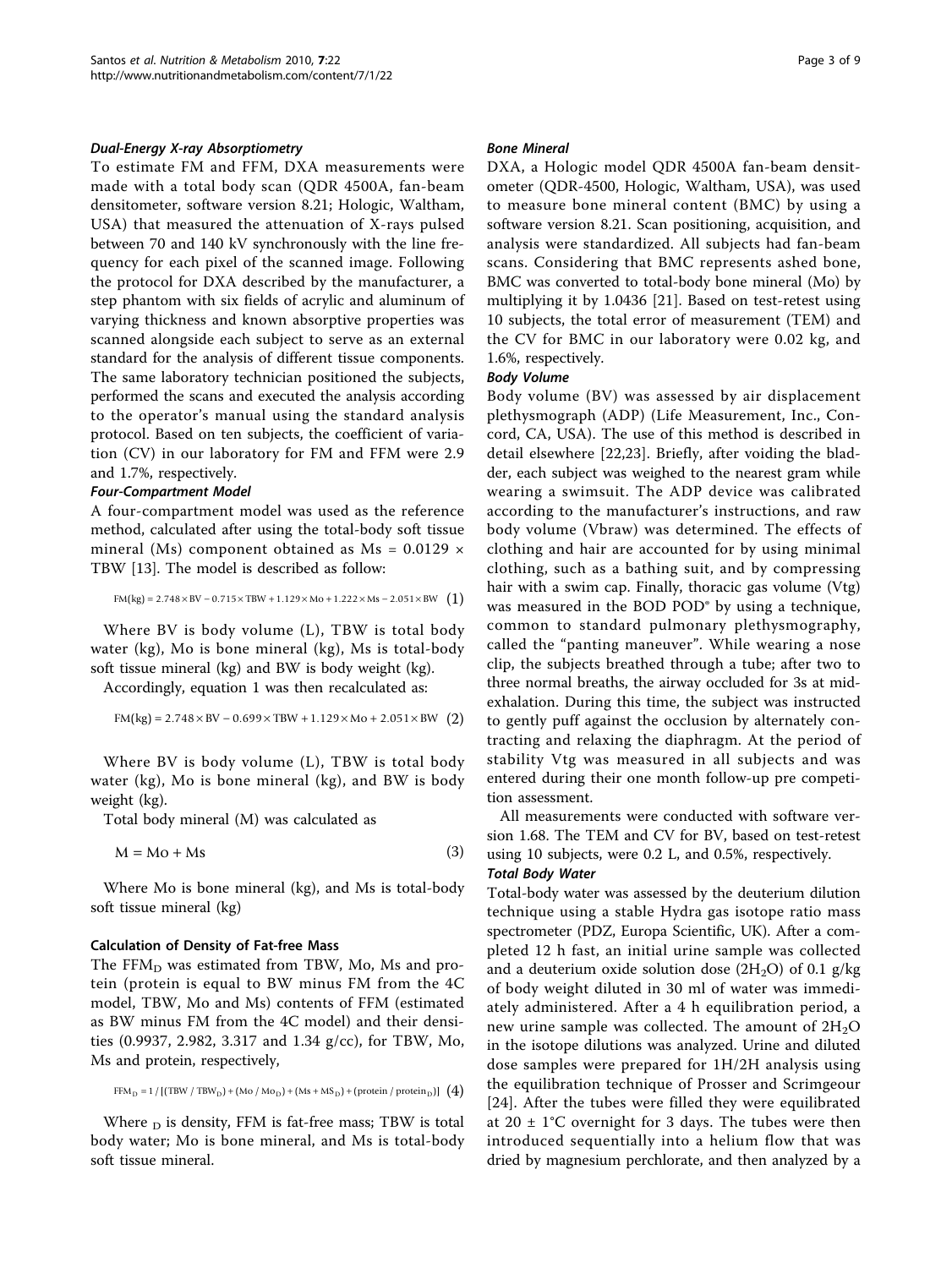Hydra gas isotope ratio mass spectrometer set to detect 1H/2H. The enrichments of equilibrated local water standards were calibrated against standard mean ocean water (SMOW). Based on delta SMOW, TBW was estimated by including a 4% correction due to the recognized amount corresponding to deuterium dilution in other compartments [[25](#page-8-0)]. The TEM and CV for TBW with the stable isotope ratio mass spectrometry in this laboratory were 0.3 kg and 1.3%, respectively.

# Propagation Measurement Error

In the present study we selected ADP to assess BV, DXA to estimate Mo, and the deuterium dilution technique to estimate TBW. The propagation of measurement errors associated with the determination of BV, TBW, and Mo can be calculated by assuming that the squared technical errors of measurement (TEM $^2$ ) are independent and additive [[26\]](#page-8-0). Accordingly,

$$
TEM = [TEM2 for effect of ADP on % FM + TEM2 for TBW % FM + TEM2 for Mo % FM]0.5  $\binom{5}{7}$
$$

using the above equation,

$$
TEM = [0.812 + 0.362 + 0.042]^{0.5} = 0.89 % FM (6)
$$

The test-retest reliability data collected in the present study thus yields a value of  $~1\%$ FM units.

#### Statistical analysis

Data were analysed with PASW Statistics for windows version 18.0, 2009 (SPSS Inc., an IBM Company, Chicago). Descriptive statistics including means  $\pm$  SD were calculated for all outcome measurements.

Using 27 subjects, this study is 80% powered to detect a correlation coefficient higher than 0.51 or lower than -0.51. Comparison of group means was performed using paired sample t-Test and wilcoxon test when normality was not verified. One sample t-Test was used to compare group means with reference population. Simple linear regressions were performed to calculate the relationship between FM, %FM, and FFM estimated by the reference 4C model and DXA. Agreement between methods was assessed [\[27](#page-8-0)], including the 95% limits of agreement. The correlation between the mean of the reference method and the assessed method with difference between both was used as an indication of trend. Also, correlation between the differences of the methods and potential variables were performed. For all tests, statistical significance was set at  $p < 0.05$ .

#### Results

Subject demographic data is presented in Table 1.

The mean and SDs at the period of stability, prior to competition, and respective differences in %FM, FM, and FFM are summarized in table 2.

Table 1 Subject characteristics at the period of stability, prior to competition, and respective changes

| $N = 27$                                | <b>Period of Stability</b> | <b>Prior to Competition Changes</b> |                  |  |
|-----------------------------------------|----------------------------|-------------------------------------|------------------|--|
|                                         | Mean $\pm$ SD              | Mean $\pm$ SD                       | Mean $\pm$ SD    |  |
| Age (yrs)                               | $22.2 \pm 2.8$             |                                     |                  |  |
| Stature (m) $1.76 \pm 0.05$             |                            |                                     |                  |  |
| Weight (kg) $72.8 \pm 7.1$              |                            | $72.0 + 6.9$                        | $-0.87 \pm 1.93$ |  |
| BMI (kg/m <sup>2</sup> ) $23.6 \pm 2.3$ |                            | $23.4 + 2.2$                        | $-0.28 + 0.64$   |  |

Abbreviations: BMI: body mass index;

\*Changes are calculated as: prior to competition minus period of stability

DXA significantly overestimated %FM and FM, and underestimated FFM in relation to the 4C model in cross-sectional analysis ( $p < 0.05$ ), although no differences between methods were observed when tracking changes ( $p > 0.05$ ).

Individual results showed that %FM, FM, FFM and weight changes ranged from -7.00 to 4.04%, from -4.64 to 2.78 kg, from -5.72 to 4.10 kg, and from -4.44 to 3.90, respectively (figure [1](#page-4-0)). Individual body weight changes of less than 1 kg were found in 6 athletes while in FM and FFM 8 and 12 athletes, respectively, presented changes of less than 1 kg.

The body composition changes obtained using DXA were related with those obtained from the 4C model in tracking %FM ( $r = 0.53$ ,  $p = 0.004$ ), FM ( $r = 0.60$ ,  $p =$ 0.001) and FFM ( $r = 0.62$ ,  $p = 0.001$ ). The accuracy of

Table 2 Body composition variables at the period of stability, prior to competition, and respective differences

| $N = 27$               |                         | Period of Stability Prior to Competition Changes | Mean $\pm$ SD               |  |  |
|------------------------|-------------------------|--------------------------------------------------|-----------------------------|--|--|
|                        | Mean ± SD               | Mean $\pm$ SD                                    |                             |  |  |
| %F $M_{4C}$            | $9.2 \pm 4.1$           | $8.0 + 3.8$                                      | $-1.22 \pm 2.70^{\circ}$    |  |  |
| $FM_{4C}$ (kg)         | $6.8 \pm 3.3$           | $5.9 + 3.0$                                      | $-0.94 \pm 1.98^{\circ}$    |  |  |
| $FFM_{4C}$ (kg)        | $66.1 \pm 6.4$          | $66.1 + 6.0$                                     | $0.07 \pm 2.04$             |  |  |
| %FM <sub>DXA</sub>     | $12.1 \pm 3.1^b$        | $11.7 \pm 2.8^{\rm b}$                           | $-0.41 + 1.05$              |  |  |
| $FM_{DXA}$ (kg)        | $8.8 \pm 2.8^{b}$       | $8.4 + 2.5^{b}$                                  | $-0.42 + 0.93$ <sup>a</sup> |  |  |
| $FFMDXA$ (kg)          | $63.4 \pm 5.7^b$        | $62.9 \pm 5.8^{b}$                               | $-0.45 + 1.55$              |  |  |
| $FFM_D$ (g/cc)         | $1.100 \pm 0.007$       | $1.102 + 0.009$                                  | $0.002 + 0.005$             |  |  |
| <b>TBW/FFM</b>         | $0.72 + 0.02^{\circ}$   | $0.71 + 0.03^{\circ}$                            | $0.006 \pm 0.016$           |  |  |
| M/FFM                  | $0.057 + 0.003^{\circ}$ | $0.057 + 0.004^c$                                | $0.000 \pm 0.002$           |  |  |
| Protein/<br><b>FFM</b> | $0.22 + 0.02^{\circ}$   | $0.23 + 0.03^{\circ}$                            | $0.006 + 0.016$             |  |  |

Abbreviations: %FM: relative fat mass; FM: fat mass; FFM: fat-free mass; 4C: four-compartment model; DXA: dual-energy x-ray absorptiometry; FFM<sub>D</sub>: density of fat-free mass; TBW/FFM: fat-free mass hydration; M/FFM: mineral fraction of fat-free mass; Protein/FFM: protein fraction of fat-free mass \*Changes are calculated as: prior to competition minus period of stability

<sup>a</sup> Significant difference from the period of stability and prior to competition, p  $< 0.05$ 

 $<sup>b</sup>$  Significant difference from the reference method,  $p < 0.05$ ;</sup>

<sup>c</sup> Significant difference from the value obtained based on chemical cadaver analysis,  $p < 0.05$  (FFM<sub>D</sub> = 1.1 g/cc [\[7\]](#page-8-0); TBW/FFM = 0.738; M/FFM = 0.068; Protein/FFM = 0.194)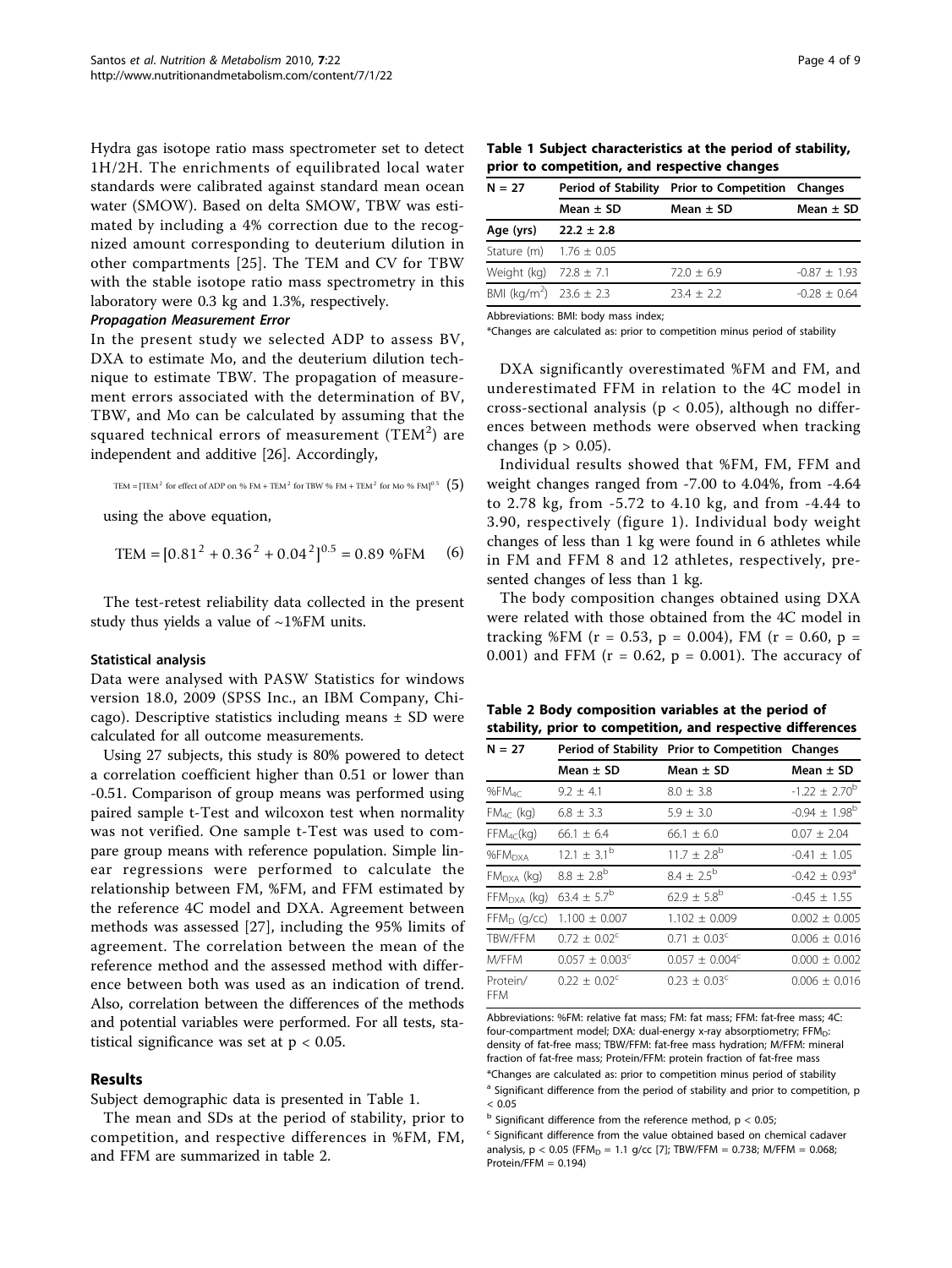<span id="page-4-0"></span>

DXA in estimating %FM, FM and FFM changes is presented in figure 2. All the regression lines did not differ from the line of identity.

The agreement between the 4C model and DXA is shown in figure [3](#page-5-0). The 95% limits of agreement ranged from -3.7 to 5.3 for %FM, from -2.6 to 3.7 for FM, and from -3.7 to 2.7 for FFM. For %FM and FM changes, a significant trend was found between the difference of DXA and the 4C model with the mean of the methods ( $p < 0.01$ ), except in detecting FFM changes ( $p > 0.05$ ). Bland Altman plots of %FM, FM and FFM changes are shown in Figure [3](#page-5-0).

Bland Altman analysis indicated that DXA tended to overestimate %FM and FM losses and to underestimate %FM and FM gains. The individual error reached  $\sim$ 9% of %FM and 6.3 kg of FM changes.

Although no relation was found between the differences of the methods and the mean of both methods in tracking FFM, the individual error reached 6.4 kg.

The performance of DXA in estimating %FM, FM and FFM comparing to the reference model both at the period of stability and prior to competition is presented in table [3](#page-5-0).

We further explored if the differences between methods were related with changes in body weight and  $FFM<sub>D</sub>$  and composition. Changes in  $FFM<sub>D</sub>$ , protein and mineral fraction were negatively associated with the difference of the methods in tracking %FM and FM while FFM hydration was positively related ( $p < 0.05$ ). The FFM<sub>D</sub> and mineral were also positively related with the difference of the methods in assessing FFM changes thought a negative relation was observed ( $p < 0.05$ ). Body weight changes were not significant related with the differences of the methods ( $p > 0.05$ ), meaning that the differences between DXA and the 4C model in tracking %FM, FM, and FFM were not dependent on the magnitude of the weight changes.





Figure 2 Regression between methods in tracking body composition. Regression of %FM, FM and FFM changes (calculated as prior to competition minus period of stability) obtained by DXA with the 4C. All the regression lines, did not differ from the line of identity, as the slope and intercept were not different from 1 and 0, respectively ( $p > 0.05$ ).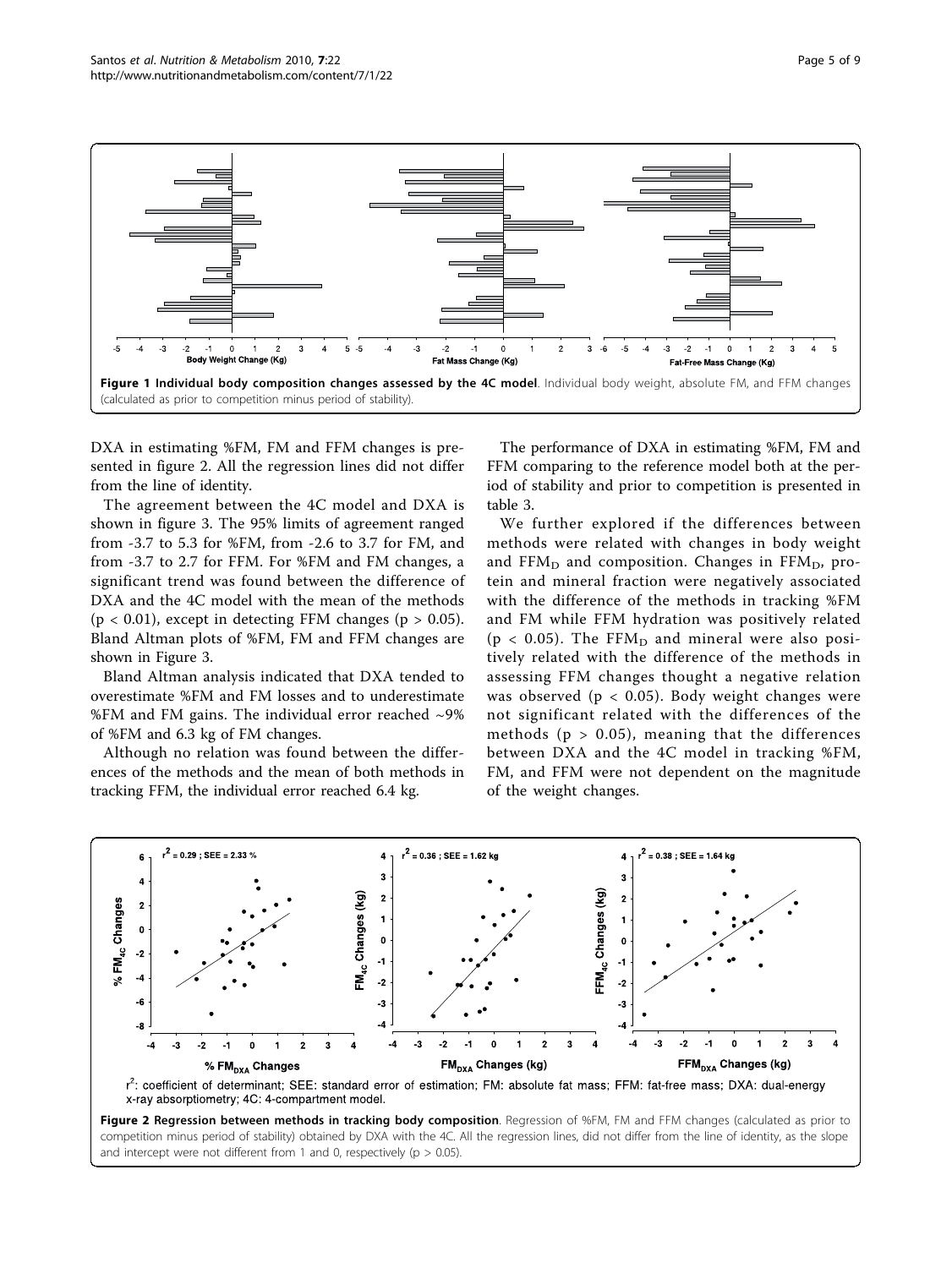<span id="page-5-0"></span>

Figure 3 Bland-Altman analysis of the agreement between methods in tracking body composition. Bland-Altman analysis of the agreement between methods in tracking body composition changes (calculated as prior to competition minus period of stability). The middle solid line represents the mean differences between: %FM from DXA with %FM from the 4C model, the absolute FM from DXA with absolute FM from 4C model and absolute FFM from DXA with FFM from the 4C model. The upper and lower dashed line represents ± 2 SD from the mean i. e. 95% limits of agreement (± 1.96 SD). Trend line represents the association between the differences of the methods (DXA minus 4C model) and the mean of both methods in assessing %FM, FM and FFM. A significant correlation was observed for %FM and FM differences and the mean of the methods ( $p < 0.05$ ) but not for FFM changes, as indicated by a non-significant p-value ( $p > 0.05$ ).

Additionally, no association was found between absolute trunk, arms and legs FM and LST changes, obtained by DXA, and the differences of absolute FM, % FM and FFM changes obtained by DXA against the reference method ( $p > 0.05$ ). Therefore, the differences between DXA and the 4C model in tracking absolute FM, %FM and FFM are not dependent on the magnitude of the trunk, arms or legs absolute FM and LST changes.

Table 3 DXA Cross-sectional performance criteria\* at the period of stability and prior to competition

|                                        | Slope             | Intercept r          |      | s.e.e.    | Agreement |                |         |
|----------------------------------------|-------------------|----------------------|------|-----------|-----------|----------------|---------|
|                                        |                   |                      |      |           | Bias      | Limits         | Trend   |
| %FM <sub>Period</sub> of Stability     | 1.03 <sup>b</sup> | $-3.24$ <sup>a</sup> |      | 0.78 2.63 | 2.9       | 7.9,<br>$-2.2$ | $-0.26$ |
| %FM <sub>Prior to</sub><br>Competition | 0.97 <sup>b</sup> | $-3.38^{a}$          |      | 0.72 2.65 | 3.7       | 8.8,<br>-1.4   | $-0.40$ |
| FM <sub>Period</sub> of Stability      | 0.95 <sup>b</sup> | $-1.57$ <sup>a</sup> | 0.82 | 1.94      | 2.1       | 5.8,<br>$-1.7$ | $-0.46$ |
| FM <sub>Prior to</sub><br>Competition  | 0.94 <sup>b</sup> | $-2.09a$             | 0.78 | 1.89      | 2.6       | 6.2,<br>$-1.1$ | $-0.29$ |
| FFM <sub>Period</sub> of Stability     | 1.09 <sup>b</sup> | $-3.14$ <sup>a</sup> | 0.96 | 1.88      | $-2.7$    | 1.1,<br>$-6.4$ | $-0.42$ |
| FFM <sub>Prior to</sub><br>Competition | 1.00 <sup>b</sup> | $351^a$              | 0.95 | 1.98      | $-3.2$    | 0.6,<br>$-7.0$ | $-0.15$ |

Abbreviations: %FM: relative fat mass; FM: fat mass; FFM: fat-free mass; \*Performance criteria: slope, intercept, coefficient of correlation (r), standard error of estimation (s.e.e.) and the agreement (bias, limits and trend) between %FM, FM and FFM from the reference method and DXA

<sup>a</sup>Significantly different from 0,  $p < 0.05$ .  $^{\rm b}$ Significantly different from 1, p  $<$  0.05.

## **Discussion**

To our knowledge this is the first study to address the validity of body composition changes assessed by DXA in elite athletes using a 4C model. Dual-energy x-ray absorptiometry has been validated against criterion methods, such as multi-compartment models, for crosssectional assessment of FM and FFM in athletes [\[12,28](#page-8-0)]. In our sample, the cross-sectional data indicated that the methods were highly related but, at an individual level, large limits of agreement for FM and %FM were found. Better results were found in estimating FFM on a group basis ( $r > -0.95$ , SEE <1.98) and smaller limits of agreement. Both at the period of stability and prior to competition, significantly different results were observed in %FM, FM and FFM comparing to the reference method.

Few studies have validated DXA in tracking body composition [[29-33\]](#page-8-0), but none were performed with an athletic population. Accuracy was examined in the prediction methods in order to understand how DXA performed for the group as well as for the individual subjects in tracking %FM, FM and FFM. At a group level, prediction would be deemed accurate if 1) the predicted changes in %FM, FM and FFM from DXA were not significantly different from 4C model, 2) the regression between changes in %FM, FM and FFM from DXA had a slope not significantly different than one and intercept not significantly different from zero, and 3) the predicted changes in %FM, FM and FFM from DXA were highly correlated to 4C model. Using this approach: 1) no significant differences were observed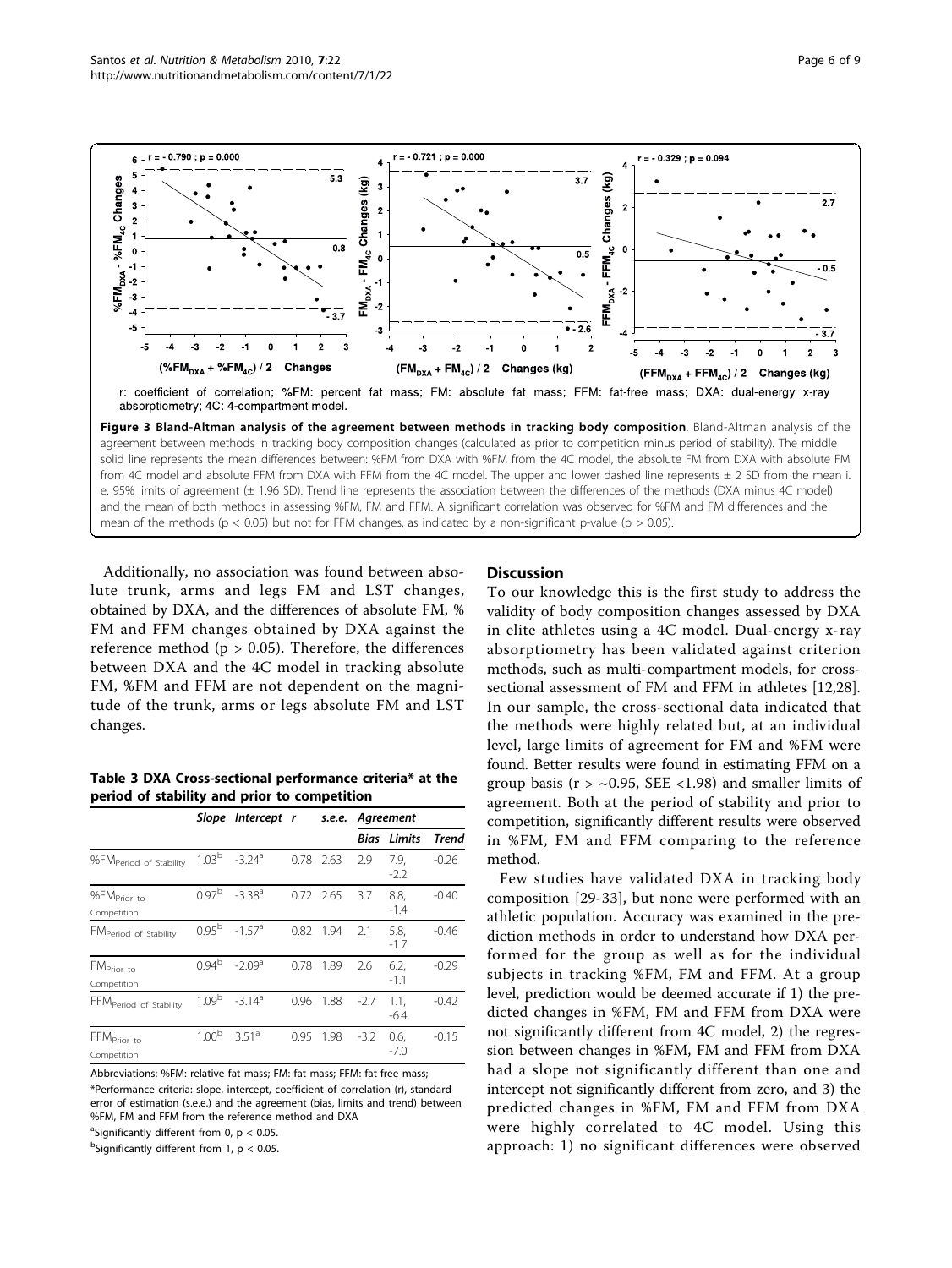between mean values, 2) all the study variables from DXA had regression lines with slopes not significantly different than one and intercepts not significantly different from zero, and 3) the Pearson correlation coefficients ranged from  $r = 0.53$  to 0.62. The standard error of estimation (SEE) in the regressions ranged from 1.62% (FM) to 2.33% (FFM) meaning that small changes in body composition might not be accurately detected from DXA. For example: an athlete that gains about 5% FM the estimation error can be 5+1.62% or 5-1.62%, this represents an error of about 50% in the %FM changes in this athlete. The last item indicates that methods though related, the coefficients were not highly related  $(r < 0.80)$ . Therefore, at a group level DXA did not present an expected accuracy.

At an individual level we examined the magnitude of the difference between DXA and 4C in tracking %FM, FM and FFM according to the Bland and Altman method [[27\]](#page-8-0). Our results showed that, for an individual, there were large differences as indicated by the wide limits of agreement for each variable. Furthermore, a significant trend between the mean changes observed between DXA and 4C model and the difference between the methods was found for FM and %FM. These analyses suggest that individual estimates of changes in body composition when taken alone should be interpreted with caution, especially when tracking %FM and FM. DXA tended to overestimate %FM and FM losses and to underestimate the gains. The large limits of agreement in our study could cause an individual error of 9% FM, 6.3 kg of FM and 6.4 kg of FFM changes. In an athlete that changes FM, DXA can underestimate % FM changes by 3.7% and overestimate changes by 5.3%, given the limits of agreement (5.3, -3.7).

Other studies developed with non-athletic populations showed similar results in the accuracy of DXA in detecting small changes in %FM, though, contrary, FM reductions were underestimated [\[29-32](#page-8-0)]. In contrast, Houtkooper and colleagues [[33](#page-8-0)] observed that DXA was a sensitive method for assessing small changes in body competition in a sample of postmenopausal women. In our study we observed small changes both in FM and %FM using the criterion model, but when using DXA significant differences were found only in FM from the period of stability to prior to competition. Neither DXA nor 4C demonstrated significant differences between FFM at the period of stability and prior to competition.

Schoeller et al. [\[34](#page-8-0)] demonstrated that DXA estimation for lean and fat mass can significantly vary among differing models (hardware and software) under different laboratory conditions. Based on 10 subjects the CV of DXA in our laboratory for FM is 2.9%. Given the magnitude of DXA error, small changes in FM might not be

detected by the equipment. This information means that some of the changes that were observed in FM (somewhere between -2.9 and +2.9%) may not be accurately assessed as the values are within the precision of the equipment. Therefore, we performed additional analysis (data not shown) excluding cases where athlete's %FM changes were between -2.9% and 2.9% and repeated the regressions analysis. Even performing this step, the power of DXA in explaining changes in body composition remained poor.

Moreover we explored potential reasons for the large individual error in body composition assessment in DXA. Both at the period of stability and prior to competition significant deviations were observed between FFM components and the values obtained from chemical cadaver analyses [[7\]](#page-8-0). Although no changes in FFM components were observed from the period of stability to prior to competition, an association between changes in the mineral fraction, hydration of FFM and protein fraction with the difference of the methods in assessing changes in FM and %FM. Also we found a relation between the difference of the methods in assessing FFM changes and FFM mineral fraction hydration. Both fat and LST have characteristic mass attenuation coefficients (R-values), assumed to be constant and different [[35](#page-8-0),[36\]](#page-8-0). Previous studies reported R-values for fat and LST [\[18,37\]](#page-8-0) but there is a lack of *in vivo* body elemental composition studies to understand if changes in FFM components would result in a R-value significantly different than the assumed by the equipment for general population. Any change in the assumed constant lean Rvalue would lead to soft tissue composition estimation errors [\[36\]](#page-8-0). Normal FFM hydration values may be critical in DXA [\[37](#page-8-0),[38\]](#page-8-0). However other studies pointed out that errors due to FFM hydration changes do not significantly affect FFM estimations [[18,36,39\]](#page-8-0). In our study a positive relation was observed in FFM hydration changes and the difference between the methods in assessing FM and %FM, meaning that DXA tends to overestimate FM and %FM when there are gains in FFM hydration and to underestimate when there are losses in that FFM component. In estimating FFM an opposite trend was observed, resulting in DXA overestimating FFM when FFM hydration decreased and underestimate it when gains occurred. As an example, for an athlete who gained ~2.3% of the initial hydration of FFM, DXA would overestimate FM in  $\sim$ 3.5 kg. Theoretically changes in soft tissue hydration would result in alteration on lean tissue elemental proportions and R-value. Experiments suggest small errors in estimating fat with hydration changes [[36](#page-8-0)]. Our findings might be attributed to the fact that, based on x-ray attenuation properties, water will appear to have a fat content of approximately 8% [[37,38](#page-8-0)].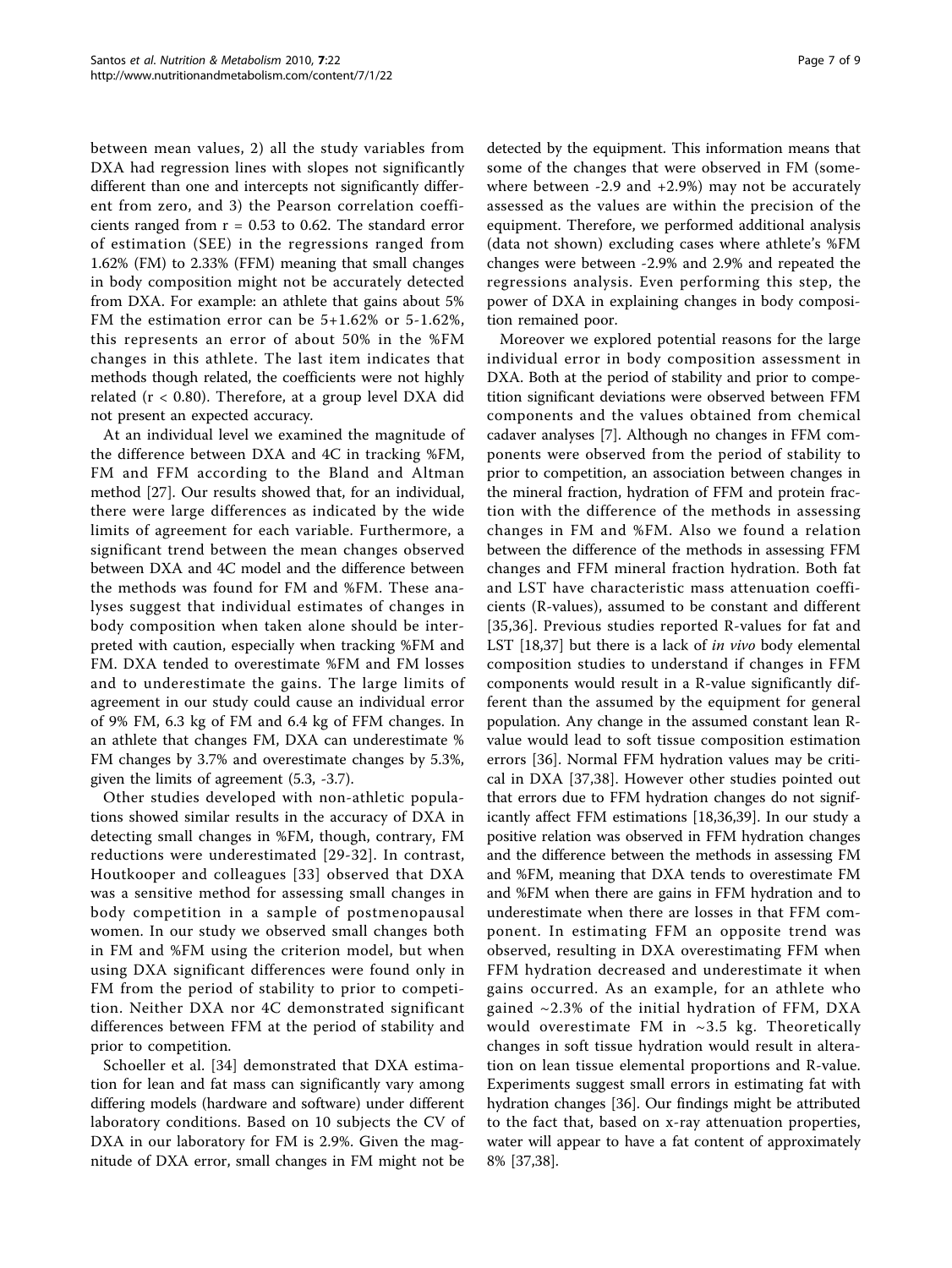<span id="page-7-0"></span>The degree of change in the amount of fat resulting from weight changes differs among specific regions of the body [[6](#page-8-0)] and it is important to understand if changes in different body regions affects the accuracy of the equipment. In our sample we did not verify a relation between %FM, FM and FFM in trunk, arms or legs with the differences of the methods.

Another DXA assumption is related to the area of the body analyzed since DXA can only measure two compartments at one time [[35,36\]](#page-8-0). First, DXA allows separation of the body into two compartments: bone mineral (Mo) and soft tissue (ST) [\[18](#page-8-0)]. Soft tissue can be separated into two molecular compartments: fat and LST [[26\]](#page-8-0). This means that in pixels with bone, ST is not separately analyzed and the equipment assumes the fat content of the adjacent area analyzed [[18](#page-8-0)]. Normally, 40% to 45% of the whole body scan contain bone in addition to ST thus, a systematic individual error is introduced as there might be variations in body composition between measured and non measured areas [[35](#page-8-0)]. For example, the influence of arm and thorax on body composition estimation can be underrepresented due to the relatively large areas of bone in those regions [[40](#page-8-0)]. This source of systematic error can be increased when tracking body composition compartments [[41\]](#page-8-0).

There may be systematic errors in comparing DXA estimates with those from another reference method. This can be attributable to inaccuracy of the reference method, inaccuracies on the DXA estimates, or a combination of the two [\[35\]](#page-8-0). We reviewed DXA considerations in trying to explain the inaccuracy observed in tracking %FM, FM and FFM in Judo athletes but it is also important to note that the 4C criterion model is not error free [[28](#page-8-0)]. On a molecular level (2C) body weight can be divided in FM and FFM [[42\]](#page-8-0). The 4C model [[13\]](#page-8-0) is based on the division of the body in 4 compartments at the molecular level: FM, water, mineral and protein. In this model FM was considered only as the fat lipids (nonessential) [\[26](#page-8-0)], as they are assumed to account for 99% of the ether-extractable lipids [[43](#page-8-0)]. But, lipids can be divided into fat (nonessential) and non-fat (essential), to distribution, function, and solubility characteristics [\[43](#page-8-0)]. Non-fat lipids are then included in the FFM component [\[26\]](#page-8-0). If we consider the 70 kg Reference Man [\[44\]](#page-8-0) the nonessential lipids correspond to 17% of body mass and the essential to 2.1%. Our judo athletes had mean values of  $\sim$ 9.2% and  $\sim$ 8.0%FM at the period of stability and prior to competition, respectively, which corresponds to approximately half of the %FM reported in the reference man. Given that the essential fat is relatively constant, it will represent a larger percent of total lipids in athletes. Also, regarding that some of our athletes presented values of  $\sim$ 3%FM, nonessential lipids is representing almost the same portions as the essential lipids.

This means that with the 4C criterion model we might be underestimating FM by taking into account a considerable portion of lipids as being part of the FFM component, which might question the use of this model to validate DXA in tracking body composition in extremely low fat level athletes.

# Conclusions

In conclusion, no significant differences were found between DXA and 4C model in estimating changes in body composition. However, unexpected inaccuracies were found using DXA for tracking adiposity, at a group level, mostly due to its poor ability in predicting body composition changes from the reference method as the methods were not highly related. Furthermore, given the large individual error DXA may not be accurate for detecting small physiological changes in athletes that need to achieve a target body weight prior to a competition.

#### Acknowledgements

We would like to express our gratitude to the athletes for their time and effort. This work was supported by the Portuguese Foundation for Science and Technology (Grant: PTDC/DES/69494/2006).

#### Author details

<sup>1</sup> Exercise and Health Laboratory, Faculty of Human Movement-Technical University of Lisbon, Portugal. <sup>2</sup>Department of Pediatrics, Children's Medical Research Institute's Metabolic Research Program, University of Oklahoma Health Science Center, OK, USA. <sup>3</sup>Clinical Research, Metabolism, Merck Research Laboratories, Rahway, NJ, USA.

#### Authors' contributions

All authors read and approved the final manuscript. DAS: responsible for data analysis and manuscript writing; AMS responsible for data screening and collection and manuscript writing and supervision; CNM: responsible for data collection and pooling; and DAF, SBH and LBS: responsible for providing administrative support, supervision, and advice.

#### Competing interests

The authors declare that they have no competing interests.

#### Received: 26 January 2010 Accepted: 22 March 2010 Published: 22 March 2010

#### References

- 1. Prouteau S, Benhamou L, Courteix D: [Relationships between serum leptin](http://www.ncbi.nlm.nih.gov/pubmed/16498051?dopt=Abstract) [and bone markers during stable weight, weight reduction and weight](http://www.ncbi.nlm.nih.gov/pubmed/16498051?dopt=Abstract) [regain in male and female judoists.](http://www.ncbi.nlm.nih.gov/pubmed/16498051?dopt=Abstract) Eur J Endocrinol 2006, 154:389-395.
- 2. Utter AC, Goss FL, Swan PD, Harris GS, Robertson RJ, Trone GA: [Evaluation](http://www.ncbi.nlm.nih.gov/pubmed/12618582?dopt=Abstract) [of air displacement for assessing body composition of collegiate](http://www.ncbi.nlm.nih.gov/pubmed/12618582?dopt=Abstract) [wrestlers.](http://www.ncbi.nlm.nih.gov/pubmed/12618582?dopt=Abstract) Med Sci Sports Exerc 2003, 35:500-505.
- 3. Utter AC, Nieman DC, Mulford GJ, Tobin R, Schumm S, McInnis T, Monk JR: [Evaluation of leg-to-leg BIA in assessing body composition of high](http://www.ncbi.nlm.nih.gov/pubmed/16118588?dopt=Abstract)[school wrestlers.](http://www.ncbi.nlm.nih.gov/pubmed/16118588?dopt=Abstract) Med Sci Sports Exerc 2005, 37:1395-1400.
- Callister R, Callister RJ, Staron RS, Fleck SJ, Tesch P, Dudley GA: [Physiological characteristics of elite judo athletes.](http://www.ncbi.nlm.nih.gov/pubmed/1860744?dopt=Abstract) Int J Sports Med 1991, 12:196-203.
- 5. Thomas SG, Cox MH, LeGal YM, Verde TJ, Smith HK: [Physiological profiles](http://www.ncbi.nlm.nih.gov/pubmed/2819609?dopt=Abstract) [of the Canadian National Judo Team.](http://www.ncbi.nlm.nih.gov/pubmed/2819609?dopt=Abstract) Can J Sport Sci 1989, 14:142-147.